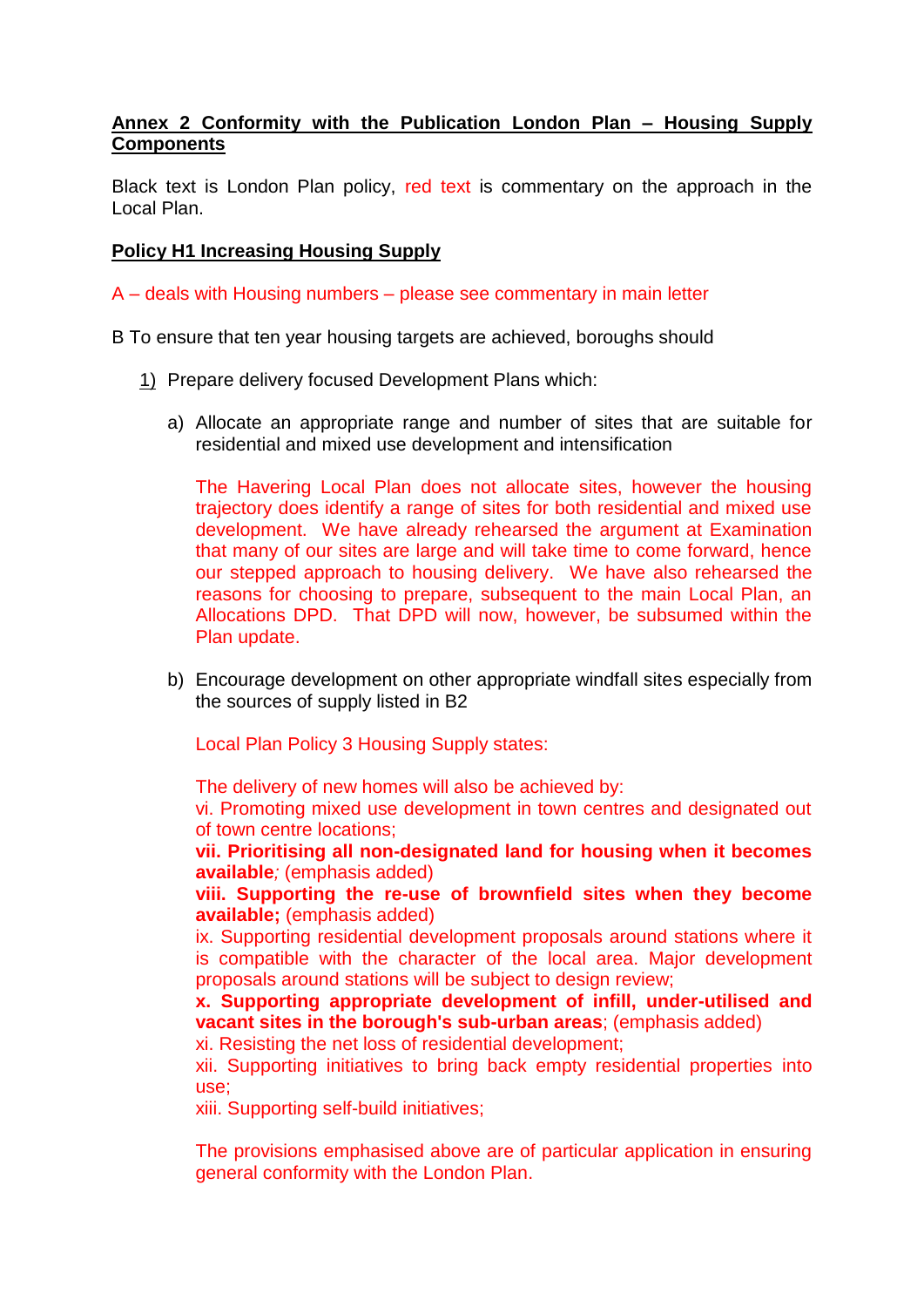c) Enable the delivery of housing capacity identified in opportunity areas

The Local Plan identifies two Strategic Development Areas (Romford and Rainham and Beam Park) which align with the Opportunity Areas identified in the London Plan.

Local Plan contains specific policies for each area - Policy 1 Romford Strategic Development Area and Policy 2 Rainham and Beam Park Strategic Development Area

The Local Plan seeks to deliver over 6,000 new homes in Romford and over 3,000 homes at Rainham and Beam Park.

In their Regulation 19 consultation response the GLA stated: *The Major welcomes the draft plans positive approach to growth, including housing suppy. The spatial strategy rightly identified Romford and Rainham and Beam Park as areas in which to concentrate growth as these areas are receiving significant investment in transport and have been identified as housing zones which will further support the delivery of homes in these areas.*

- 2) Optimise the potential for housing delivery on all suitable and available brownfield sites through their development plans and planning decision, especially the following sources of capacity
	- a) Sites with existing or planned public transport access levels (PTALs) 3-6 or which are located within 800m distance of a station or town centre boundary

Local Plan Policy 3 Housing Supply states:

…

The delivery of new homes will also be achieved by:

ix. Supporting residential development proposals around stations where it is compatible with the character of the local area.

x. Supporting appropriate development of infill, under-utilised and vacant sites in the borough's sub-urban areas;

b) Mixed use redevelopment of car parks and low density retail parks and supermarkets

Local Plan Policy 3 Housing Supply states:

The delivery of new homes will also be achieved by: vi. Promoting mixed use development in town centres and designated out of town centre locations;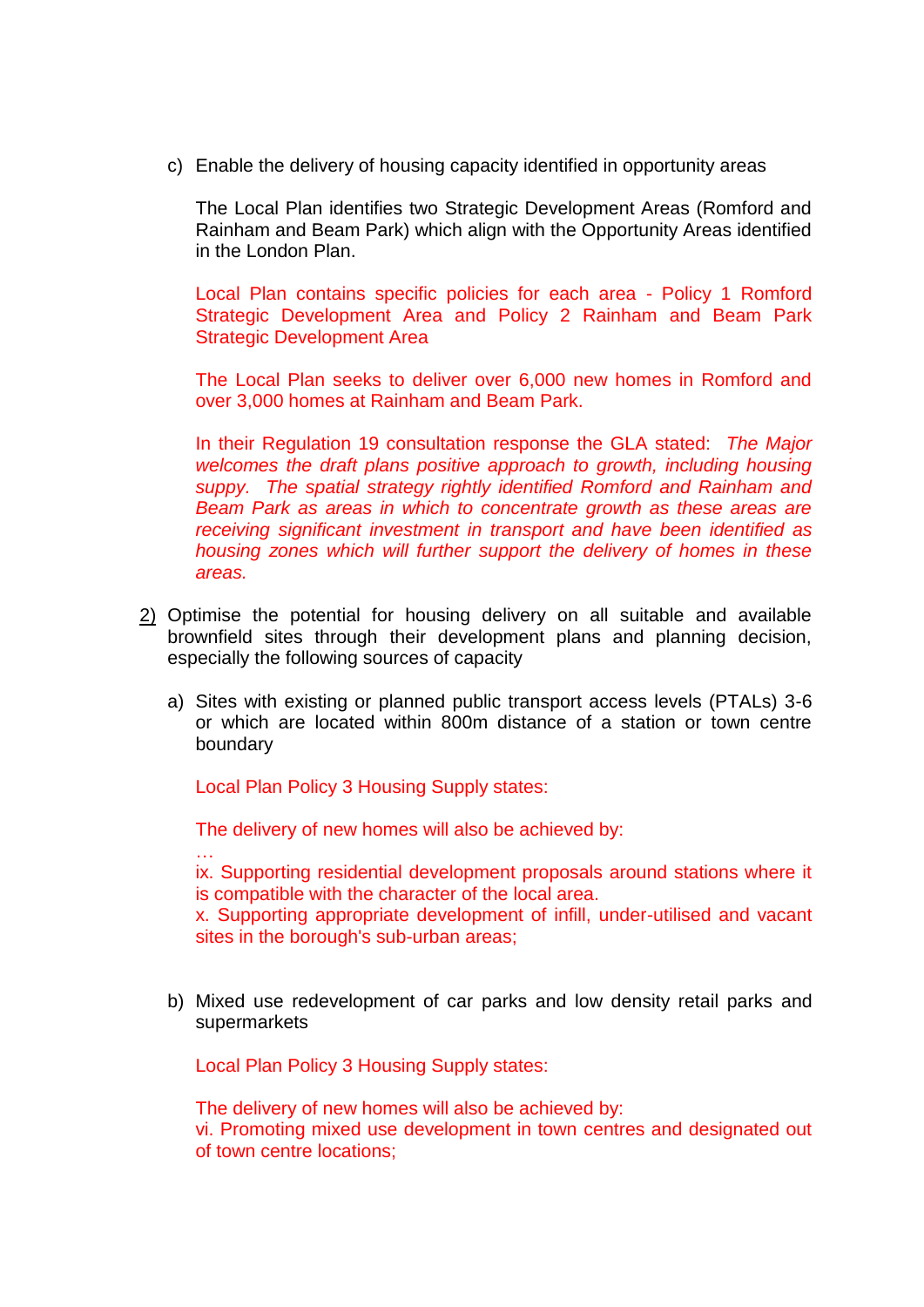vii. Prioritising all non-designated land for housing when it becomes available;

viii. Supporting the re-use of brownfield sites when they become available;

c) Housing intensification on other appropriate low density sites in commercial leisure and infrastructure uses

## See above

The housing trajectory identifies a number of sites in/previously in commercial use for mixed use development

d) The redevelopment of surplus utilities and public sector owned site

The housing trajectory includes the former gas works site, as an example

e) Small sites

Local Plan policy 3 (Housing supply) supports the delivery of **at least** 1,500 new homes on small sites across the borough and through vacant units returning to use. (emphasis added)

f) Industrial sites that have been identified through the processes set out in Policy E4, E5, E6 and E7

The release of the former gas works site from its previous designation as a Secondary Employment Area to facilitate residential development is an example of this

- 3) Establish ambitious and achievable build-out rates at the planning stage, incentivising build-out milestones to help ensure that homes are built quickly and to reduce the likelihood of permissions being sought to sell land on at a higher value.
- C Boroughs should proactively use brownfield registers and permission in principle to increase planning certainty for those wishing to build new homes.

The Council updates its brownfield register annually, but this is outside of the Local Plan process. Paragraph 5.1.11 of the Local Plan makes reference to Havering's brownfield register.

D Boroughs should publish and annually update housing trajectories based on the targets in Table 4.1 and should work with the Mayor to resolve any anticipated shortfalls.

The Housing trajectory was updated in October 2019 as part of the Local Plan examination. Outside of the Local Plan process the Council will publish an updated housing trajectory annually as part of its Authority Monitoring report.